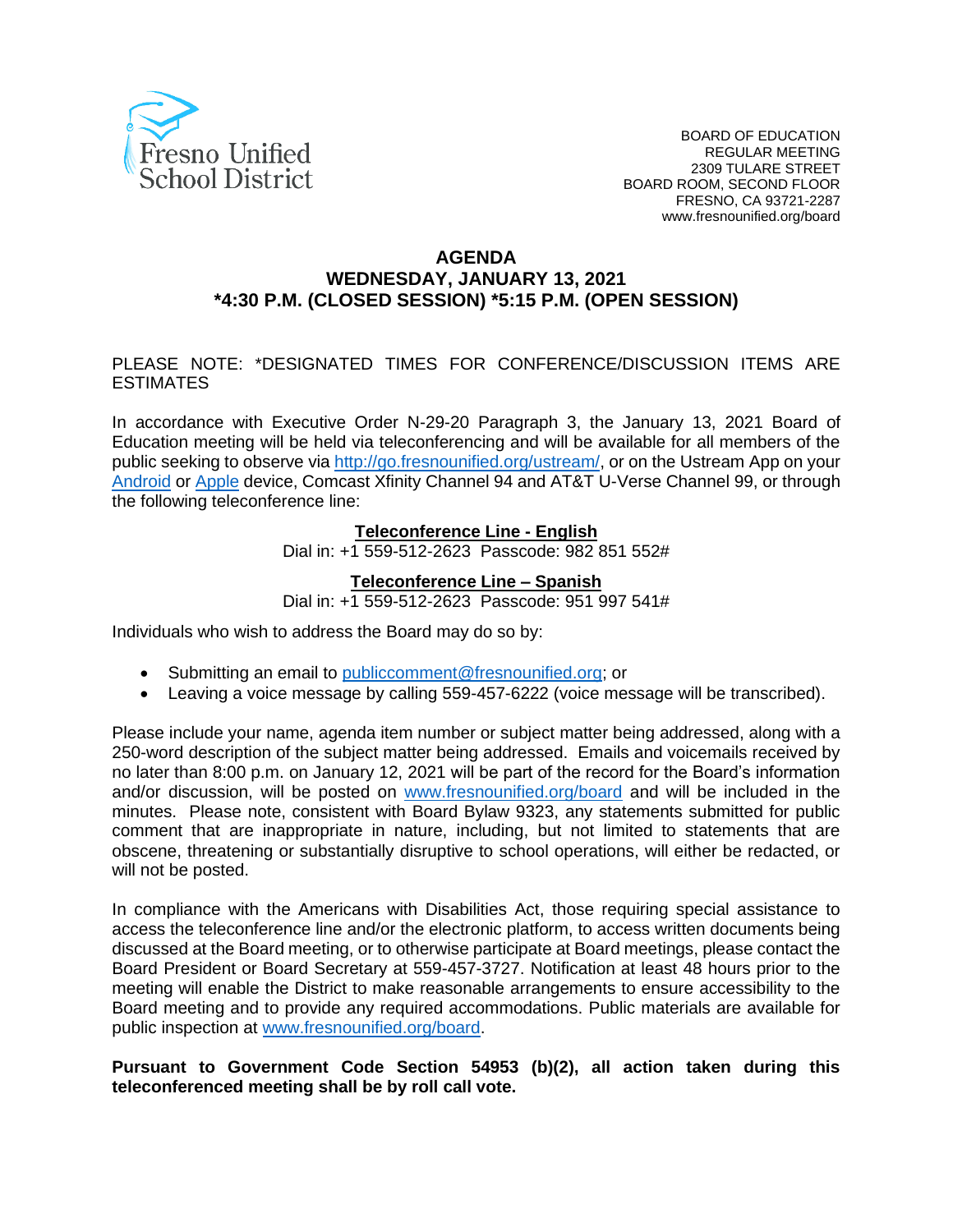**\*4:30 P.M**.

**CALL** Meeting to Order

**OPPORTUNITY** for Public Comment on Closed Session Agenda Items **RECESS** to Cabinet Room for Closed Session to discuss the following:

- 1. Student Expulsions Pursuant to Education Code Section 35146.
- 2. Conference with Labor Negotiator (Government Code Section 54957.6); FUSD Negotiator(s): Paul Idsvoog; Employee Organizations(s): FTA, CSEA, Chapter 125, CSEA, Chapter 143, SEIU, Local 521, FASTA/SEIU, Local 521/CTW, CLC, Fresno Unified Building & Construction Trades/FTA; International Association of Machinists and Aerospace Workers (IAMAW), Unrepresented Employees: All Management, Confidential, and Supervisory Employees.
- 3. Public Employee Discipline/Dismissal/Release/Reassignment/Resignation.
- 4. Public Employment/Appointment (Government Code Section 54957).
- 5. Conference with Legal Counsel Anticipated/Pending/Threatened Litigation (Government Code Section 54956.9(d)(2)).
	- a. Potential Case: One (1)
	- b. Michelle Kasner-Goodell v. Fresno Unified Workers' Compensation Fresno Unified Case No. 2016-0837
- 6. Conference with Legal Counsel Pending/Threatened Litigation (Government Code Section 54956.9(d)(4)).
	- a. Potential Case: One (1)

### **\*5:15 P.M., RECONVENE** and report action taken during Closed Session, if any.

### **HEAR Reports from Student Board Representatives**

An opportunity is provided to hear comments/reports from Student Board Representatives from Edison High School. Contact person: Kim Mecum, 457- 3731.

### **HEAR Report from Superintendent**

### **BOARD/SUPERINTENDENT COMMUNICATION**

#### **OPPORTUNITY for Public Comment on Consent Agenda Items**

**ALL CONSENT AGENDA** items are considered routine by the Board of Education and will be enacted by one motion. There will be no separate discussion of items unless a Board member so requests, in which event, the item(s) will be considered following approval of the Consent Agenda.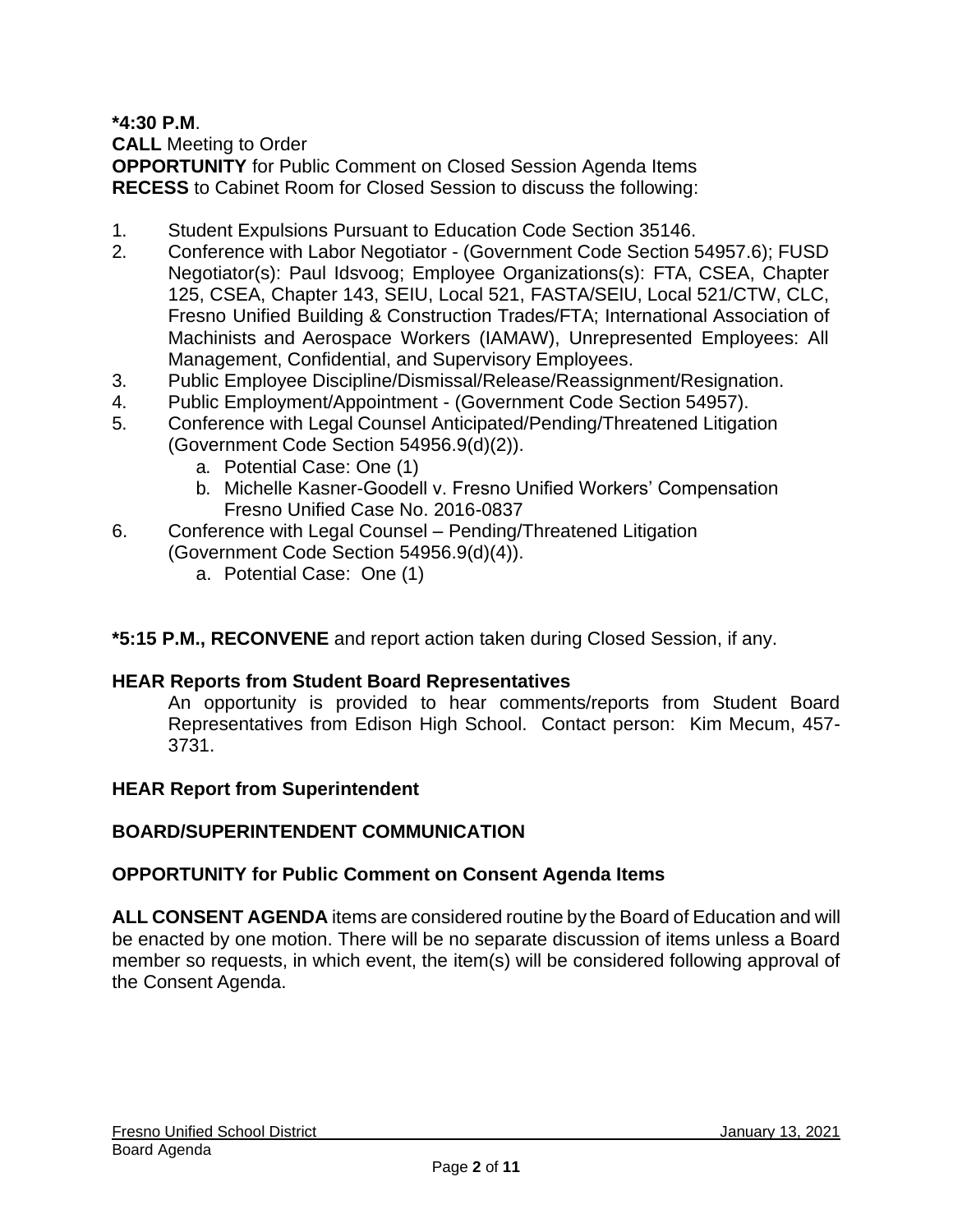# **A. CONSENT AGENDA**

### **A-1, APPROVE Personnel List**

Included in the Board binders is the Personnel List, Appendix A, as submitted. The Superintendent recommends approval. Fiscal impact: There is no fiscal impact to the district at this time. Contact person: Paul Idsvoog, telephone 457-3548.

### **A-2, ADOPT Resolutions Delineating Authorized District Agents to Sign on Behalf of Fresno Unified School District**

Included in the Board binders are Resolutions 20-07 through 20-11 presented for adoption to update authorized officials to sign various business transactions on behalf of Fresno Unified School District. These resolutions will be effective for the period beginning January 13, 2021, until revoked or superseded. The Superintendent recommends adoption. Fiscal impact: There is no fiscal impact to the district at this time. Contact person: Santino Danisi, telephone 457-6226.

### **A-3, APPROVE Minutes from Prior Meeting**

Included in the Board binders are the draft minutes from the December 09, 2020 Regular Board Meeting. The Superintendent recommends approval. Fiscal impact: There is no fiscal impact to the district at this time. Contact person: Superintendent, Dr. Robert G. Nelson, telephone 457-3884.

## **A-4, APPROVE Appointment to the Audit Committee**

It is recommended the Board approve the appointment of Arthur Montejano to the Fresno Unified School District Audit Committee. The Audit Committee convened on December 07, 2020 and voted to recommend approval of this appointment to the Board of Education. The Superintendent recommends approval. Fiscal impact: There is no fiscal impact to the district at this time. Contact person: Santino Danisi, telephone 457-6226.

### **A-5, APPROVE Independent Contractor Services Agreement for Corwin Press, Inc.**

Included in the Board binders is an Independent Contractor Services Agreement for Corwin Press, Inc. for professional learning sessions with Doug Fisher for teachers and leaders. Dr. Fisher will provide a three-hour professional learning session for 350 site and department leaders aligned to the content of, The Distance Learning Playbook for School Leaders and three optional professional learning sessions for up to 3000 teachers aligned to the resource, The Distance Learning Playbook, as a follow up to the sessions held in August and November. The Superintendent recommends approval. Fiscal impact: Sufficient funds in the amount of \$20,250 are available in the School Leadership budget. Contact person: Kim Mecum, telephone 457-3731.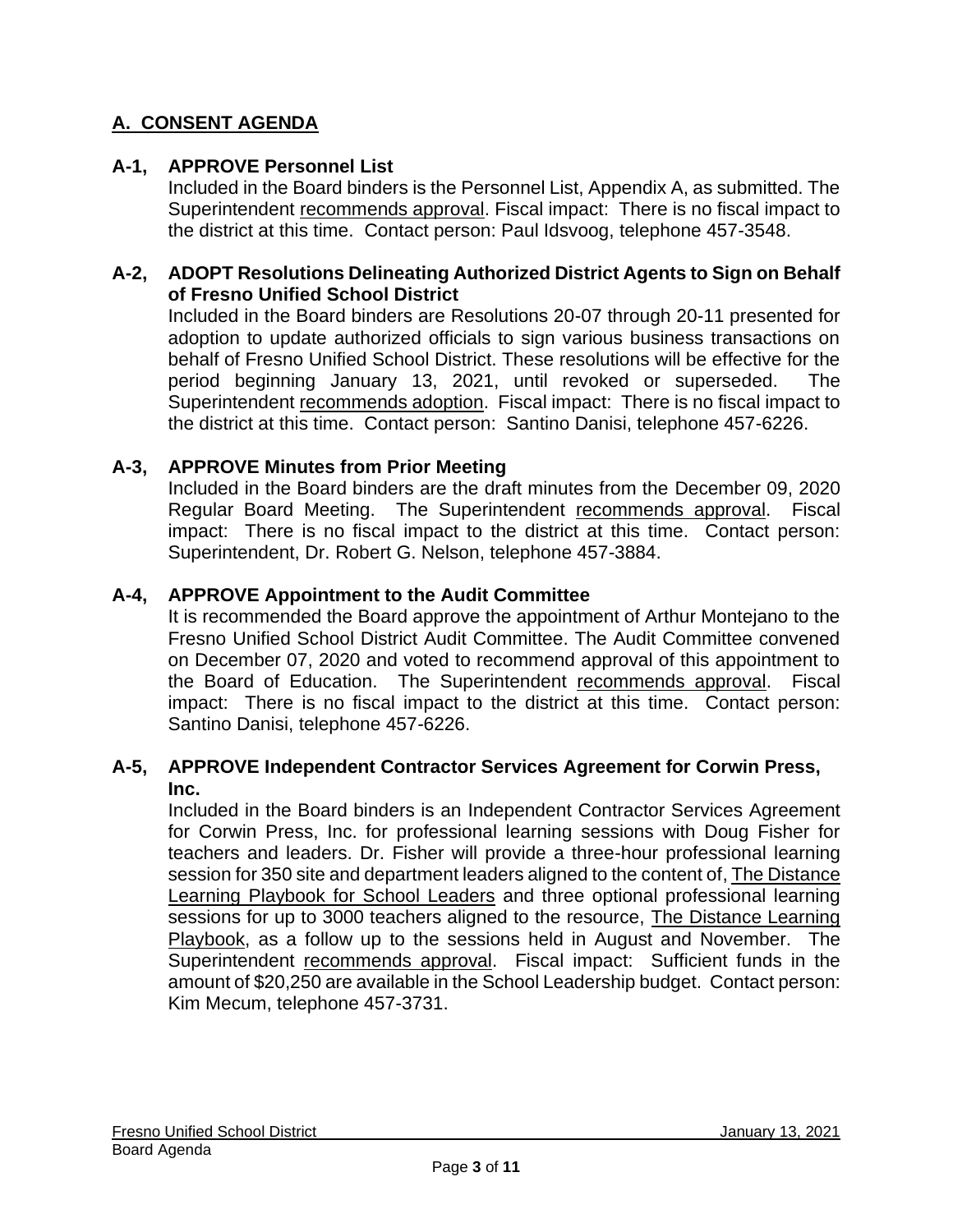### **A-6, APPROVE Independent Contractor Services Agreement with Good Company Players**

Included in the Board binders is an Independent Contractor Services Agreement with Good Company Players. As part of the Any Given Child initiative, Good Company Players created a script aligned with fifth-grade standards and has performed for all fifth-grade students since April 2017. The show is "Founding Fathers and Mothers" written by Laurie Pessano. This experience will now shift to a virtual experience for 2021 with a professionally edited video of the performance to be shared with all fifth-grade classes and a follow-up question and answer session with the playwright, actors, and production manager, broadcast to all fifthgrade classes. The Superintendent recommends approval. Fiscal impact: Sufficient funds in the amount of \$15,840 are available in the Visual and Performing Arts Department budget. Contact person: Kim Mecum, telephone 457- 3731.

#### **A-7, APPROVE Independent Contractor Services Agreement with Men of Color in Educational Leadership**

Included in the Board binders is an Independent Contractor Services Agreement for the national organization, Men of Color in Educational Leadership, to provide mentoring services to African American site leaders from January to June 2021. Support will include six monthly sessions of group development and mentoring, individual one on one mentoring sessions for each participant, and guidance and direction for district leaders to improve systems of support for male leaders of color. The Superintendent recommends approval. Fiscal impact: Sufficient funds in the amount of \$48,000 are available in the Leadership Development budget. Contact person: Kim Mecum, telephone 457-3731.

## **A-8, APPROVE an Independent Contractor Services Agreement between Fresno Unified School District Early Learning Department and Elizabeth Magruder**

Included in the Board binders for consideration and approval is an Independent Contractor Services Agreement between Fresno Unified School District Early Learning Department and Elizabeth Magruder. The contract term is from January 15, 2021 through June 30, 2021 for her support in the Language Learning Project. The Superintendent recommends approval. Fiscal impact: Sufficient funds in the amount of \$30,000 are available in the Early Learning Department budget. This agreement is funded by a grant from the California Department of Education. Contact person: Lindsay Sanders, telephone 457-3471.

### **A-9, APPROVE Independent Contractor Services Agreement with American Ambulance**

Included in the Board binders is an Independent Contractor Services Agreement with American Ambulance. Fresno Unified has utilized American Ambulance to provide required services at all Fresno Unified high school football games. High School tackle football games are scheduled to begin after January 18, 2021 at which time the district will need to utilize the services of American Ambulance.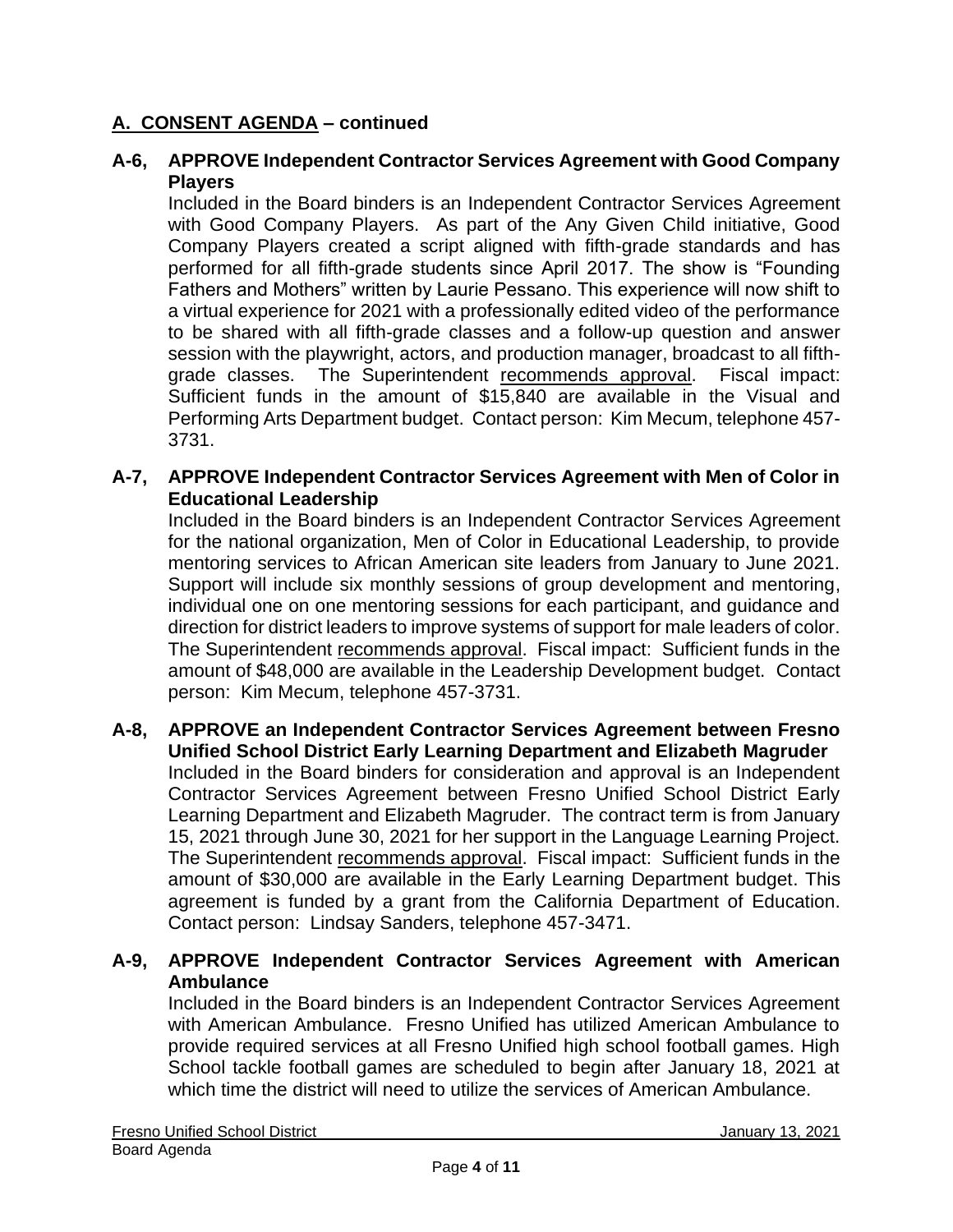The Superintendent recommends approval. Fiscal impact: Sufficient funds in the amount of \$40,000 are available in the Goal 2 budget. Contact person: Kim Mecum, telephone 457-3731.

- **A-10, APPROVE Independent Contractor Services Agreement with Riddell Football** Included in the Board binders is an Independent Contractor Services Agreement with Riddell Football. Fresno Unified has used Riddell Football for annual reconditioning and recertification of all tackle football helmets and shoulder pads as deemed necessary by the National Operating Committee on Standards for Athletic Equipment (NOCSAE). All equipment will be inspected, cleaned, and painted before being delivered back to the school sites. The Superintendent recommends approval. Fiscal impact: Sufficient funds in the amount of \$70,000 are available in the Goal 2 budget. Contact person: Kim Mecum, telephone 457- 3731.
- **A-11, APPROVE Independent Contractor Services Agreement with San Joaquin Valley Officials Association - Central California Amateur Arbiters Sport Officials**

Included in the Board binders is an Independent Contractor Services Agreement with San Joaquin Valley Officials Association (SJVOA) - Central California Amateur Arbiters Sport Officials (CCAA). Fresno Unified has used SJVOA and CCAA to provide officiating services for elementary, middle school, and high school season contests. The athletic season is scheduled to begin after January 18, 2021 for high school sports at which time Fresno Unified will begin utilizing the services of SJVOA and CCAA. The Superintendent recommends approval. Fiscal impact: Sufficient funds in the amount of \$600,000 are available in the Goal 2 budget. Contact person: Kim Mecum, telephone 457-3731.

### **A-12, APPROVE Agreement with Thoughtexchange**

It is recommended that the Board approve a contract with Thought Exchange for an interactive crowdsourcing platform for the 2021 calendar year. The Superintendent recommends approval. Fiscal impact: Sufficient funds in the amount of \$45,000 are available in the General Fund. Contact person: Santino Danisi, telephone 457-6226.

#### **A-13, APPROVE Addendum to Independent Contractor Services Agreement with Advanced Medical Personnel, Inc.**

Included in the Board binders is an addendum to the Independent Contractor Services Agreement with Advanced Medical Personnel, Inc. in the amount of \$2,015,579. Advanced Medical Personnel, Inc. will provide additional speech/language services for students in lieu of other contracted vendors. While in distance learning, services will be provided remotely. Once students return to campus, services will be provided in-person which will significantly increase the amount of services provided in-person compared to previous years. This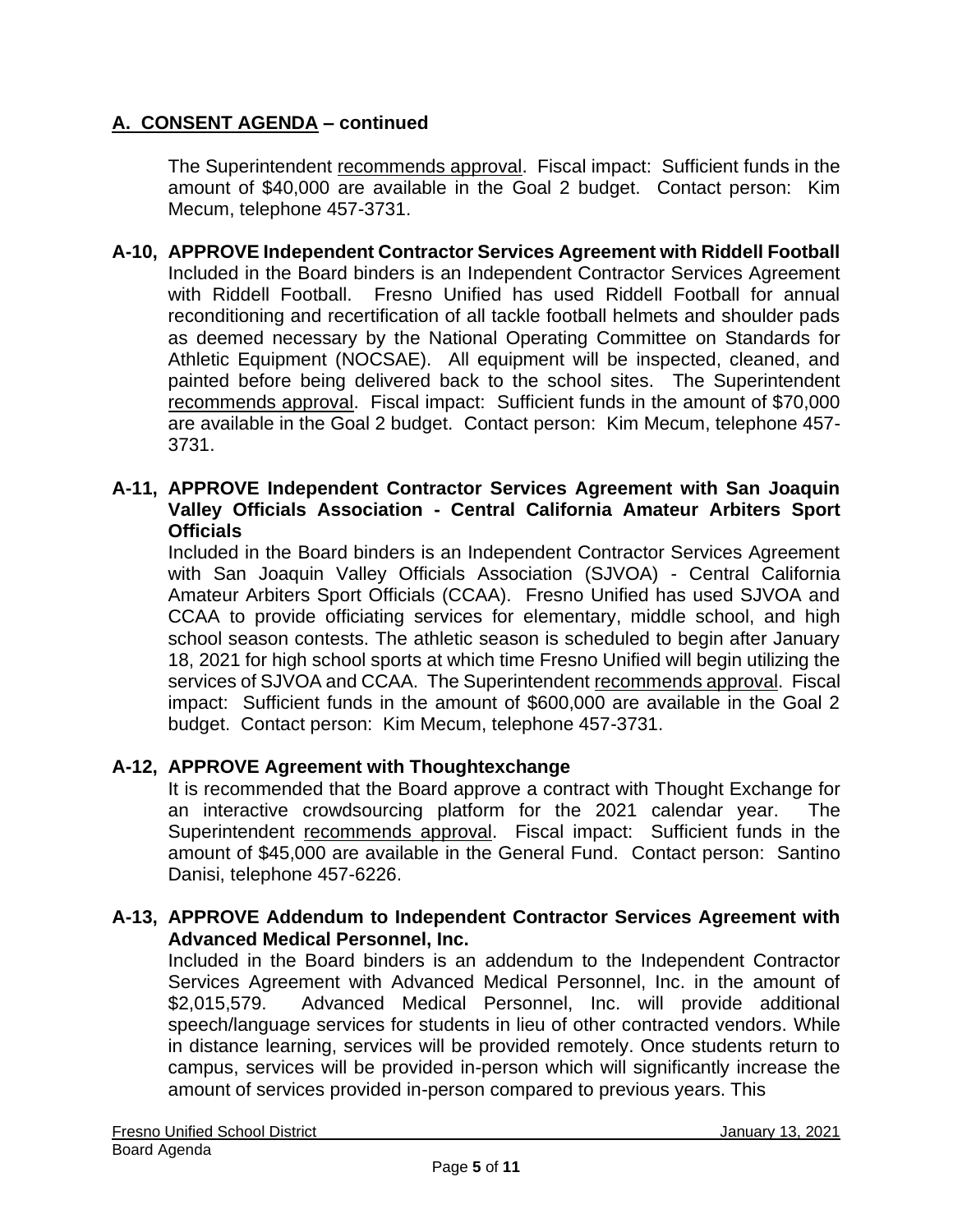addendum commences on January 14, 2021 and ends June 30, 2021. The Superintendent recommends approval. Fiscal impact: Sufficient funds in the amount of \$2,015,579 will be shifted from other contracted vendors within the Special Education Department budget. Contact person: Kim Mecum, telephone 457-3731.

### **A-14, APPROVE Award of Bid 21-16, Mayfair Elementary School Masonry Block Wall**

Included in the Board binders is information on Bid 21-16, to install a new 600 linear foot masonry block wall at the north fence line at Mayfair Elementary School. The eight-foot-high block wall will replace the existing chain-link fence and provide added security to students and staff by creating a barrier between the canal, criminal activity, and homeless encampments adjacent to school grounds. Staff recommends award to the lowest responsive, responsible bidder: McPhee Masonry, Inc. (Oakdale, California) \$331,282. The Superintendent recommends approval. Fiscal impact: Sufficient funds in the amount of \$331,282 are available in the School Facilities Fund budget. Contact person: Karin Temple, telephone 457-3134.

#### **A-15, APPROVE Award of Request for Information 21-22, Academic Return on Investment Services**

It is recommended the Board approve the award of Request for Information (RFI) 21-22, for Academic Return on Invest (A-ROI) services. The district is seeking a qualified firm to provide A-ROI analysis and training to develop approaches to evaluate the effectiveness of district programs in relation to investments. Deliverables requested are a report summarizing the cost-effectiveness of key district initiatives, and training for the district's senior staff to enable future A-ROI analysis. Staff recommends award to the best value respondent: District Management Group (Boston, MA) \$485,000. The Superintendent recommends approval. Fiscal impact: Sufficient funds in the amount of \$485,000 are available in the General Fund. Contact person: Superintendent, Dr. Robert G. Nelson, telephone 457-3884.

#### **A-16, RATIFY a Multi-year Lease Agreement between Fresno Unified School District Early Learning Department and Housing Authorities of the City and County of Fresno**

Ratification is requested for a lease agreement for the Helm Home Building to be used by the Early Learning Department to facilitate the Play and Learn Group. The Superintendent recommends ratification. Fiscal impact: Sufficient funds in the amount of \$20,000 are available in the Early Learning Department budget. This lease will cost \$20,000 per year, totaling \$40,000 and is funded by a grant from The Packard Foundation. Contact person: Lindsay Sanders, telephone 457-3471.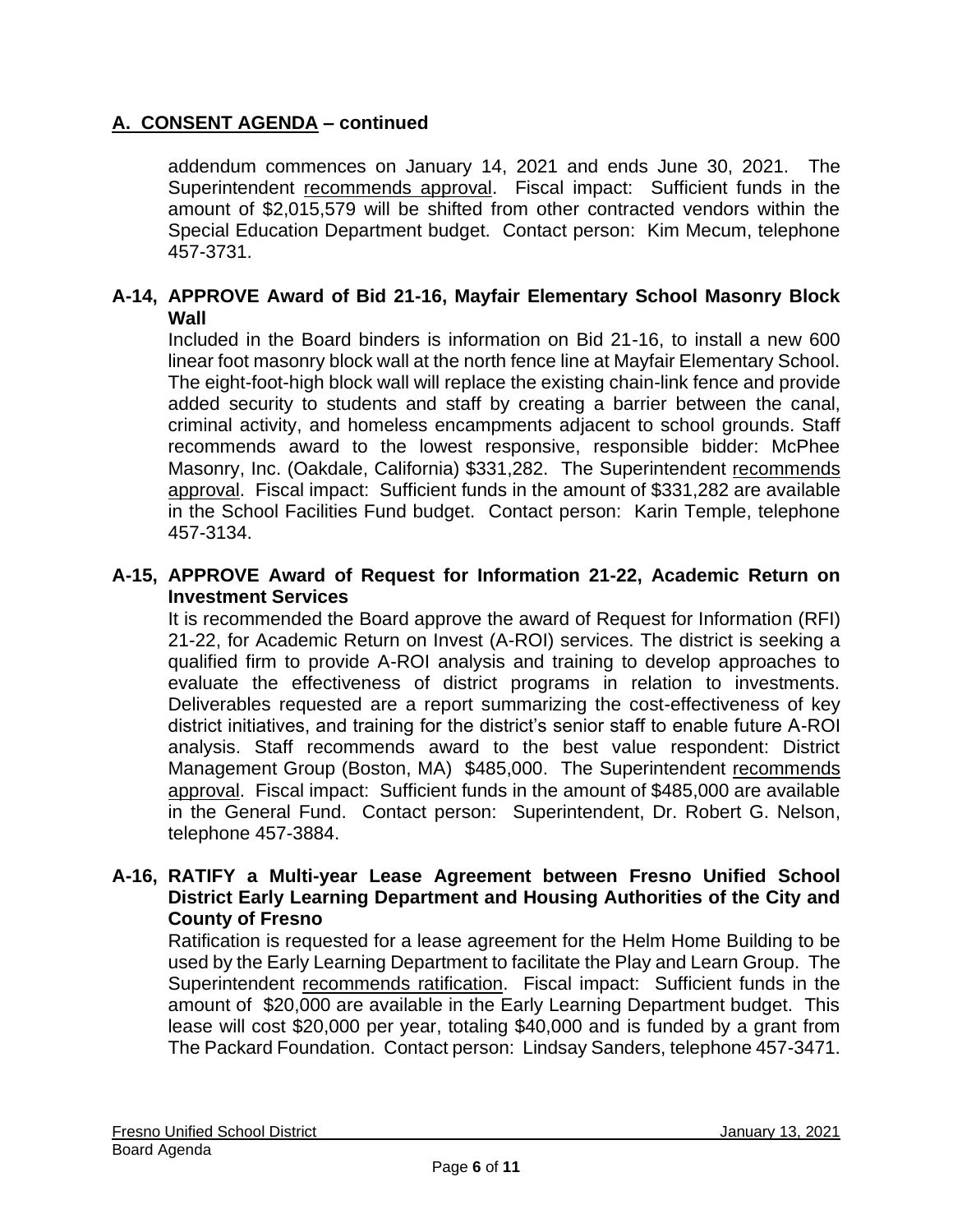- **A-17, RATIFY an Agreement between Fresno Unified School District Early Learning Department and Kern County Superintendent of Schools** Ratification is requested for an agreement between Fresno Unified School District Early Learning Department and Kern County Superintendent of Schools from December 17, 2020 through June 30, 2021. The cost will be \$100,000 and is funded by a grant from the California Department of Education. The Superintendent recommends ratification. Fiscal impact: Sufficient funds in the amount of \$100,000 are available in the Early Learning budget. Contact person: Lindsay Sanders, telephone 457-3471.
- **A-18, RATIFY Agreement with Fresno County Superintendent of Schools to Provide Student Meals to Career Technical Education Charter High School** Included in the Board binders and recommended for ratification is an agreement with the Fresno County Superintendent of Schools (FCSS) for Fresno Unified to provide student meals to approximately 150 students at the Career Technical Education Charter High School. The district responded to and was awarded a Request for Proposals for the service, which includes daily preparation, transportation and delivery of meals that meet the requirements of the National School Lunch and Breakfast Programs. The agreement is for the period January 11, 2021 through December 31, 2021, with the option of two one-year extensions. FCSS will pay the district an established rate per meal provided. The Superintendent recommends ratification. Fiscal impact: District costs will be offset by the per-meal rate paid by FCSS. Contact person: Karin Temple, telephone 457-3134.

### **A-19, RATIFY Agreement with Dr-Graphix**

Included in the Board binders is an agreement with Dr-Graphix (David Rodriguez) to provide large scale design and graphic work. The contract agreement provided is for January 01, 2021 – June 30, 2021. The scope of work is to cover additional unforeseen projects related to COVID communications and reopening schools. Contracts were issued July 13, 2020 – June 30, 2021 in the amount of \$14,999 and issued September 14, 2020 – September 30, 2020 for the branding and marketing services for the districts adopted district vision, mission, core values and goals. The combined total of contracts will equal \$78,757. The Superintendent recommends ratification. Fiscal impact: Sufficient funds in the amount of \$78,757 are available in the Communications Office budget. Contact person: Nikki Henry, telephone 457-3653.

### **A-20, RATIFY Change Orders for the Projects Listed Below**

Included in the Board binders is information on Change Orders for the following projects:

• Bid 19-51 Sections B and C, Mechanical Improvements for Malloch Elementary School and Tehipite Middle School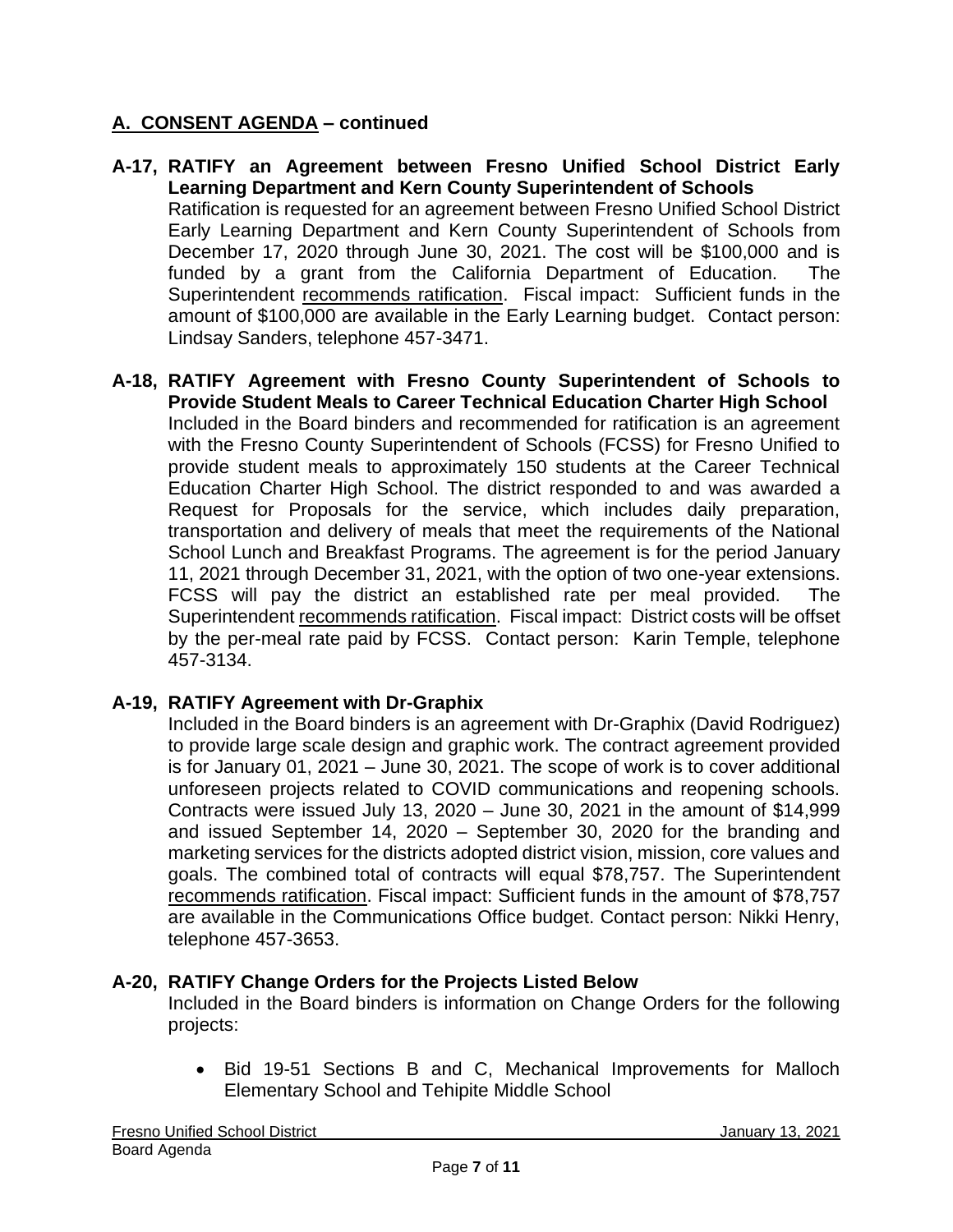• Bid 20-36 Section A, Hoover High School Shade Structure and Site **Improvements** 

The Superintendent recommends ratification. Fiscal impact: Sufficient funds in the amount of \$27,172 are available in the General Fund for Bid 20-36 Section A. Contact person: Karin Temple, telephone 457-3134.

### **A-21, RATIFY the Filing of Notices of Completion**

Included in the Board binders is a Notice of Completion for the following project, which has been completed according to plans and specifications.

- Bid 20-15, Viking Elementary School Modular Classrooms and Restroom Infrastructure
- Bid 20-46 Sections A and B, Vinland Elementary School Parking Lot Expansion and Site Access Improvements

The Superintendent recommends ratification. Fiscal impact: Retention funds are released in accordance with contract terms and California statutes. Contact person: Karin Temple, telephone 457-3134.

### **A-22, RATIFY Purchase Orders from October 01, 2020 through October 31, 2020, and Zero-Dollar Contracts**

Included in the Board binders is information on purchase orders issued from October 1, 2020 through October 31, 2020. For the reported dates, no purchase orders are identified that may present a potential conflict of interest for an individual Board member. Please be advised that pursuant to Board Bylaw 9270, each individual Board member has a continuing duty to disclose and abstain from voting on any item where the potential for a conflict of interest exists. Also included for ratification is a list of zero-dollar contracts that specify terms but where no funds will be exchanged between Fresno Unified and other entities. The Superintendent recommends ratification. Fiscal impact: Funding is noted on the attached pages. Contact person: Karin Temple, telephone 457-3134.

### **END OF CONSENT AGENDA (ROLL CALL VOTE)**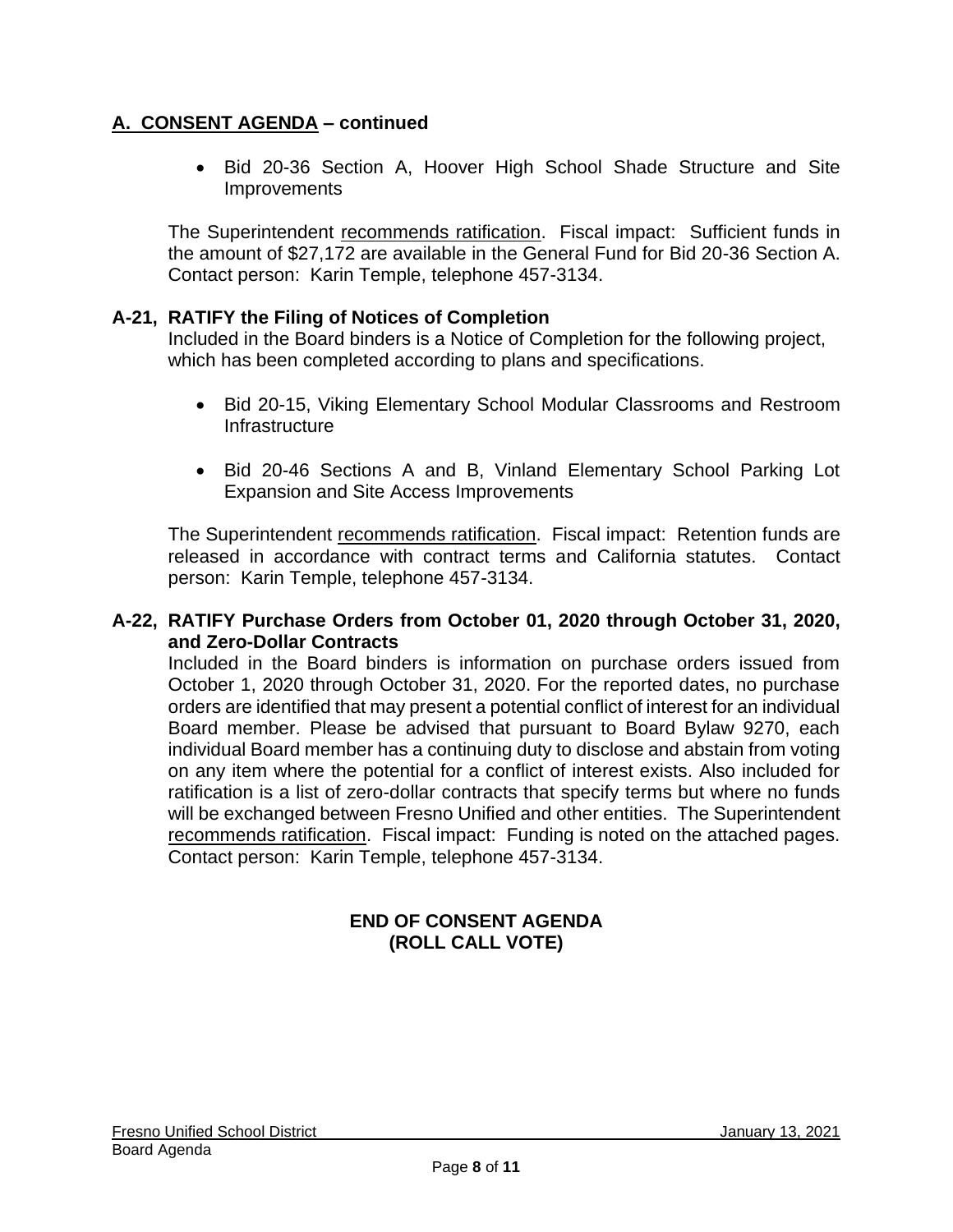# **UNSCHEDULED ORAL COMMUNICATIONS**

In accordance with Executive Order N-29-20 Paragraph 3, the January 13, 2021 Board of Education meeting will be held via teleconferencing. Individuals who wish to address the Board may do so by:

- Submitting an email to [publiccomment@fresnounified.org;](mailto:publiccomment@fresnounified.org) or
- Leaving a voice message by calling 559-457-6222 (voice message will be transcribed).

Please include your name, agenda item number or subject matter being addressed, along with a 250-word description of the subject matter being addressed. Emails and voicemails received by no later than 8:00 p.m. on January 12, 2021 will be part of the record for the Board's information and/or discussion, will be posted on [www.fresnounified.org/board](http://www.fresnounified.org/board) and will be included in the minutes. Please note that consistent with Board Bylaw 9323, any statements submitted for public comment that are inappropriate in nature, including, but not limited to statements that are obscene, threatening or substantially disruptive to school operations, will either be redacted, or will not be posted.

Members of the public with questions on school district issues may submit them in writing. The Board will automatically refer to the Superintendent any formal requests that are brought before them at this time. The appropriate staff member will furnish answers to questions

# **B. CONFERENCE/DISCUSSION AGENDA**

### **\*6:30 P.M.**

**B-23, DISCUSS and DECIDE in the Matter of the Aspen Ridge Public School Charter Petition**

Aspen Public Schools, Inc. has delivered a petition to the district to operate a new charter, Aspen Ridge Public School, seeking authorization to operate July 01, 2021 through June 30, 2026. The charter proposes to open Fall 2021 with 200 students in grades seven through ten. The petition was received by the Charter Office on September 21, 2020 and a Public Hearing was held at the November 4, 2020 Board meeting. The Superintendent will recommend a decision the night of the Board meeting. Fiscal impact: The estimated fiscal impact to Fresno Unified School District for 2021/22 is \$1,316,073. Contact person: Kim Mecum, telephone 457-3731.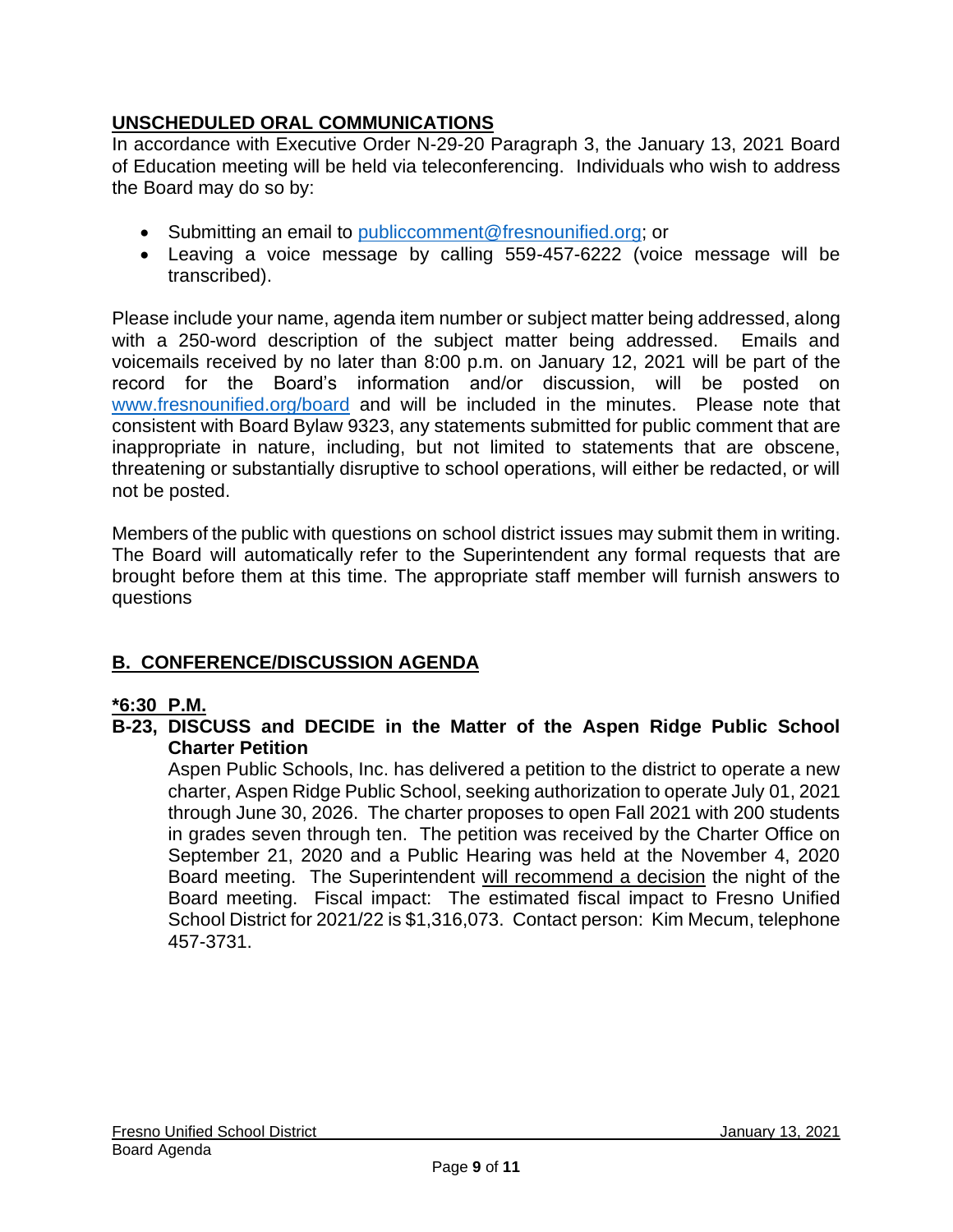## **B. CONFERENCE/DISCUSSION AGENDA – continued**

### **\*6:50 P.M.**

### **B-24, DISCUSS and DECIDE in the Matter of the Golden Charter Academy Charter Petition**

Golden Charter Academy, a California non-profit public benefit corporation, has delivered a petition to the district to operate a new charter, Golden Charter Academy, seeking authorization to operate July 01, 2021 through June 30, 2026. The charter proposes to open Fall 2021 with 198 students in grades transitional kindergarten through third. The petition was received by the Charter Office on October 23, 2020 and a Public Hearing was held at the December 09, 2020 Board meeting. The Superintendent will recommend a decision the night of the Board meeting. Fiscal impact: The estimated fiscal impact to Fresno Unified School District for 2021/22 is \$1,182,389. Contact person: Kim Mecum, telephone 457- 3731.

### **\*7:10 P.M.**

**B-25, OPPORTUNITY for Public Disclosure and RATIFICATION of the 2020-2021 Negotiated Collective Bargaining Agreement between Fresno Unified School District and California School Employees Association and its Fresno Chapter 143**

In accordance with Government Code 3547.5, all major provisions of collective bargaining agreements are to be presented at a public meeting of the public-school employer before the employer enters into written agreement with an exclusive representative. Included in the Board binders is a copy of the Tentative Agreement between Fresno Unified School District and California School Employees Association and its Fresno Chapter 143. The Superintendent recommends ratification. Fiscal impact: The estimated cost is included in the disclosure agreement. Contact person: Paul Idsvoog, telephone 457-3548.

#### **\*7:15 P.M.**

#### **B-26, PRESENT and DISCUSS the 2019/20 Bond Annual Report**

The 2019/20 Bond Annual Report is included in the Board binders and will be presented on behalf of the Citizens' Bond Oversight Committee (CBOC). The purpose of the CBOC is to inform the public concerning the expenditure of bond revenues, and its duties are to review the quarterly bond expenditure reports produced by the district's independent accountant and present an annual report indicating the district's compliance with the Constitution of the State of California. Fiscal impact: There is no fiscal impact to the district at this time. Contact person: Karin Temple, telephone 457-3134.